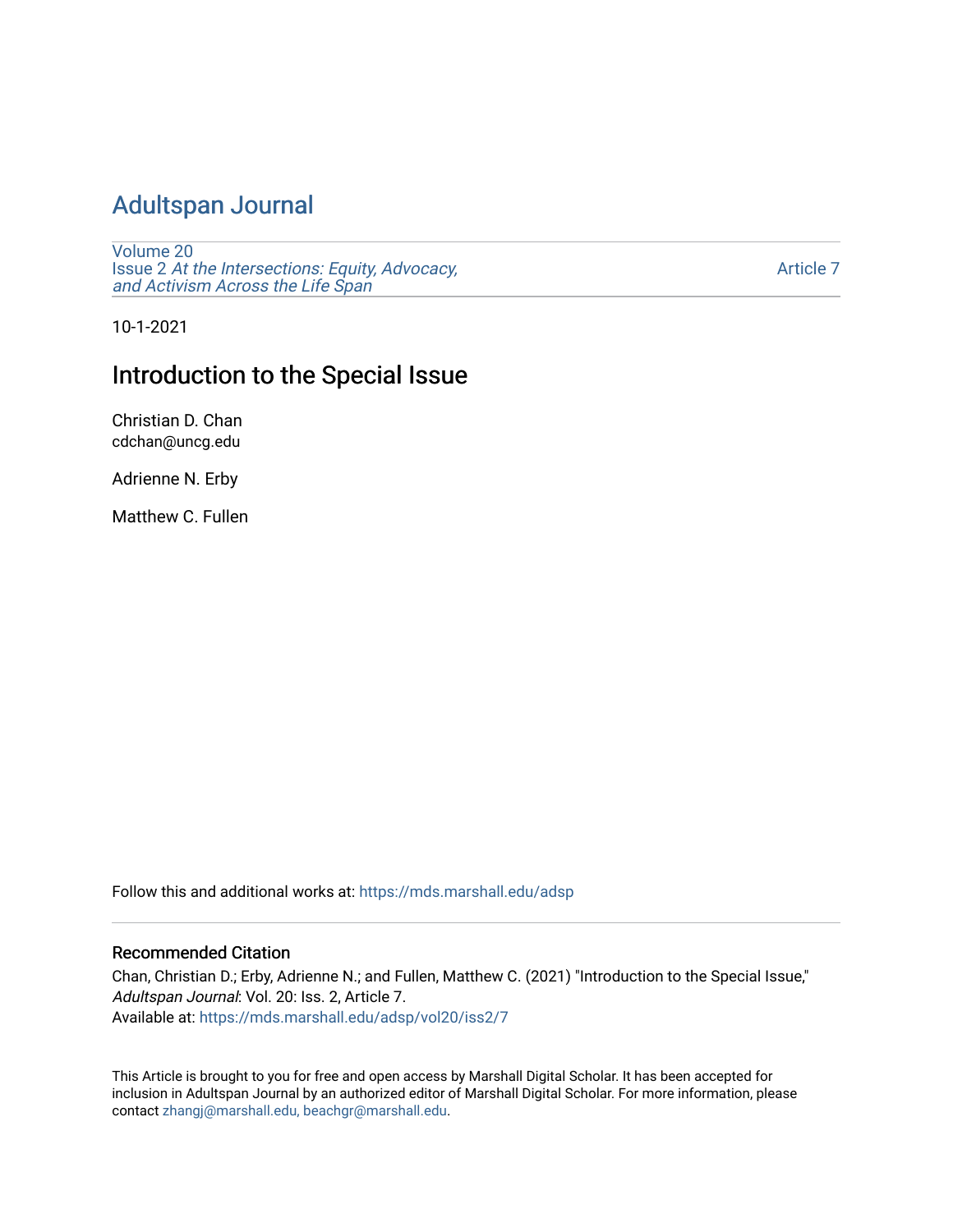### **SPECIAL ISSUE** A<sup>t</sup> the Intersections: **Equity, Advocacy, and Activism Across the Life Span** . . . . . . . . . . . . . . . . . . . . . **Introduction to the Special Issue**

## **Christian D. Chan, Adrienne N. Erby, and Matthew C. Fullen,** *Guest Editors*

The framework of intersectionality has become a mainstay of counseling research and practice, given its theoretical underpinnings in social justice (see Chan et al., 2018; Chan & Erby, 2018; Mitchell & Butler, 2021). As the framework becomes more visibly mainstreamed into the counseling profession, intersectionality promulgates a social justice ethos (Collins & Bilge, 2020) that links cohesively with its intentions of an active social justice agenda and underscores grassroots efforts for activism and advocacy (Collins, 2019). Although embedded in the philosophical foundation of the Multicultural and Social Justice Counseling Competencies (MSJCC; Ratts et al., 2015), the use of intersectionality requires a massive effort to effectively synthesize the entirety of its framework and move beyond a reductive mention of multiple identities or diverse identities (Grzanka, 2020; Moradi & Grzanka, 2017). This notion has been especially pressing for the counseling profession to take up intersectionality in an explicit manner, enact the promises of its analysis, and attend equally to theory and practice (Chan et al., 2018; Chan & Erby, 2018; Singh et al., 2020). A failure to understand its genealogy (Bilge, 2013; Collins, 2015; Moradi & Grzanka, 2017), prioritize its analysis of power (Bowleg & Bauer, 2016), or map an active social justice agenda (Collins & Bilge, 2020) would diminish its premise to a passive and perfunctory gesture (Buchanan & Wiklund, 2020, 2021). The imminent danger of trivializing intersectionality in this capacity reflects much larger problems of using intersectionality in superficial ways or co-opting specific components of the theory for unethical misuses (Chan & Howard, 2020; Settles et al., 2020). Settles et al. (2020), in particular, elaborated on the disciplinary domains of power that attempt to delegitimize intersectionality by confining its critical viewpoints or dismissing it altogether.

*Christian D. Chan, Department of Counseling and Educational Development, The University of North Carolina at Greensboro; Adrienne N. Erby, Department of Counseling and Higher Education, Ohio University; Matthew C. Fullen, Department of Counselor Education, Virginia Tech. Correspondence concerning this article should be addressed to Christian D. Chan, Department of Counseling and Educational Development, The University of North Carolina at Greensboro, PO Box 26170, Greensboro, NC 27402 (email: cdchan@uncg.edu).* 

*© 2021 by the American Counseling Association. All rights reserved.*

 $\begin{array}{cccccccccccccc} \bullet & \bullet & \bullet & \bullet & \bullet & \bullet & \bullet & \bullet & \bullet & \bullet & \bullet \end{array}$ **64 ADULTSPAN***Journal October 2021 Vol. 20 No. 2*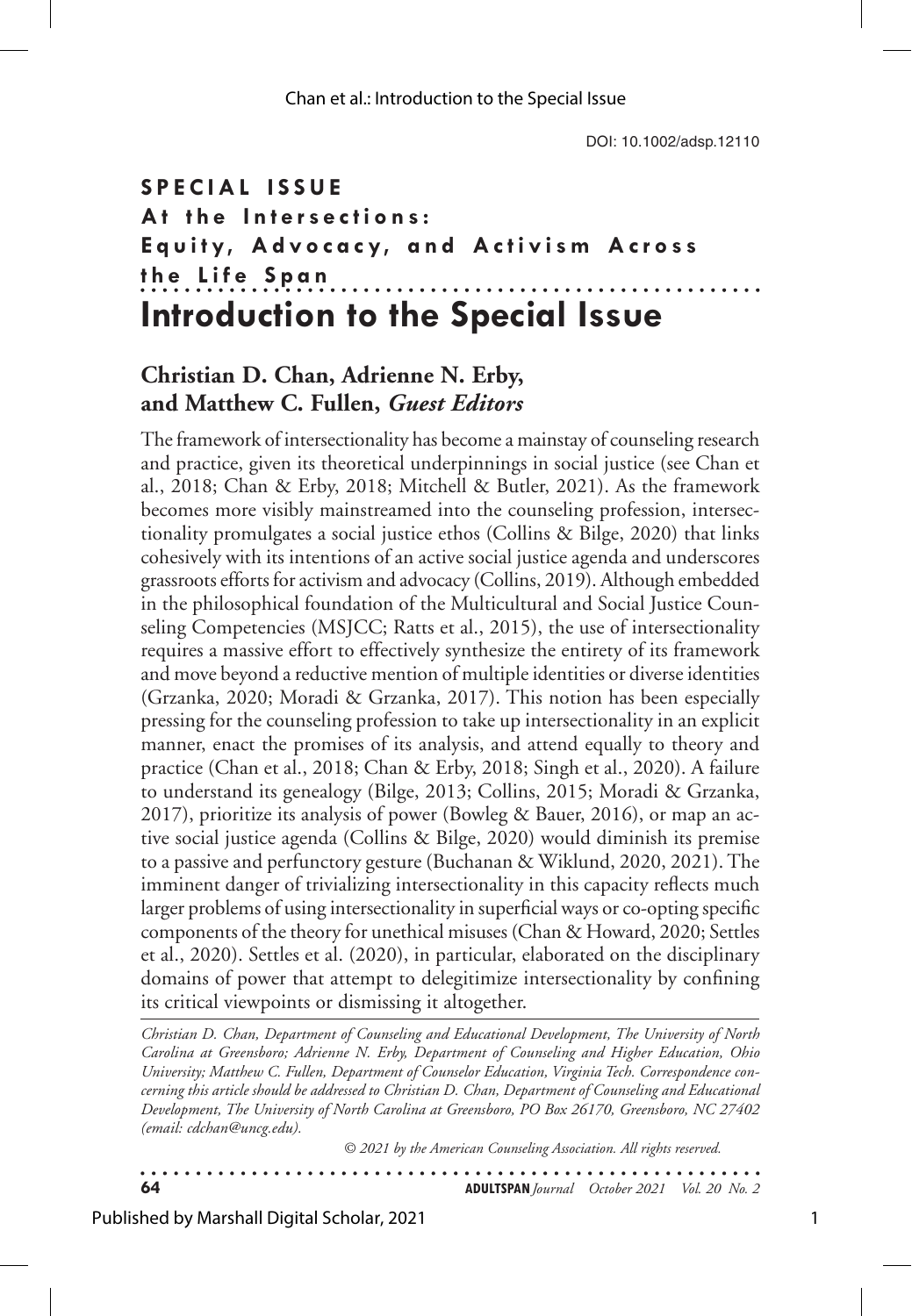At the heart of its philosophical underpinnings, intersectionality draws from a significant body of theory to undergird its history in Black feminism (Bilge, 2013; Cole, 2020; Collins, 2019; Moradi & Grzanka, 2017). Although Crenshaw (1989) and Collins (1986) served as visible forerunners in the intersectionality movement, pundits of intersectionality should consider the works of several women of color and queer women of color who were instrumental in foregrounding intersectionality's theoretical foundations (e.g., Anzaldúa, 1987; Combahee River Collective, 1977/1995; Davis, 1983; hooks, 1984; Lorde, 1984; Moraga & Anzaldúa, 1983). As *power* has become a central crux for intersectionality (Bowleg & Bauer, 2016; Overstreet et al., 2020), this component highlights the policies, conditions, and environments that create access and equity for multiple marginalized communities. Power also augments other core tenets of intersectionality. For example, *social context* provides the backdrop for how privileged and marginalized groups are organized and how the environment (e.g., school, community, neighborhood) might reflect inequities (Singh et al., 2020). *Social inequality* shows how specific cultural and social groups can experience the exclusion of cultural values and access to community resources, which are rooted in overlapping forms of oppression (e.g., racism, sexism, heterosexism, classism, ableism, genderism; Collins & Bilge, 2020). *Relationality* and *complexity* are two core tenets of intersectionality that expand the conceptualization of equity, multiculturalism, and social justice efforts. Similar to locating multiple overlapping forms of oppression, relationality represents the connections among social identities as a mirror for interpersonal experiences that result from interlocking forms of oppression (Chan & Howard, 2020; Collins, 1986). Collins and Bilge (2020) identified relationality as a pivotal construct that embraces a richer analysis of equity and power by understanding the relationships among social identities. Complexity indicates that interpersonal experiences of social identities and their corresponding forms of oppression may appear differently based on the environment (Erby & White, 2020; White et al., 2020). Additionally, complexity attends to unique lived experiences within the categorization of social identities (Cho et al., 2013) and yields more intricate strategies to unsettle complex problems affecting marginalized communities (Collins & Bilge, 2020). Finally, *social justice* prioritizes which actions will be meaningful in dismantling such inequities (Bowleg, 2017; Hankivsky et al., 2014; Ratts et al., 2016). We ask readers invested in this special issue and the extensive body of intersectionality literature to reflect these tenets in their research and practices while tethering their praxis to the contributions of Black feminists, women of color, and queer women of color.

With this premise on social movements and attention to power (Bowleg & Bauer, 2016; Carbado et al., 2013; Collins, 2019), professional counselors can draw from intersectionality to advance the field by locating multiple overlapping forms of oppression. This approach engendered the special issue as a method to embody intersectionality research in light of developmental practices and

**ADULTSPAN***Journal October 2021 Vol. 20 No. 2* **65**

2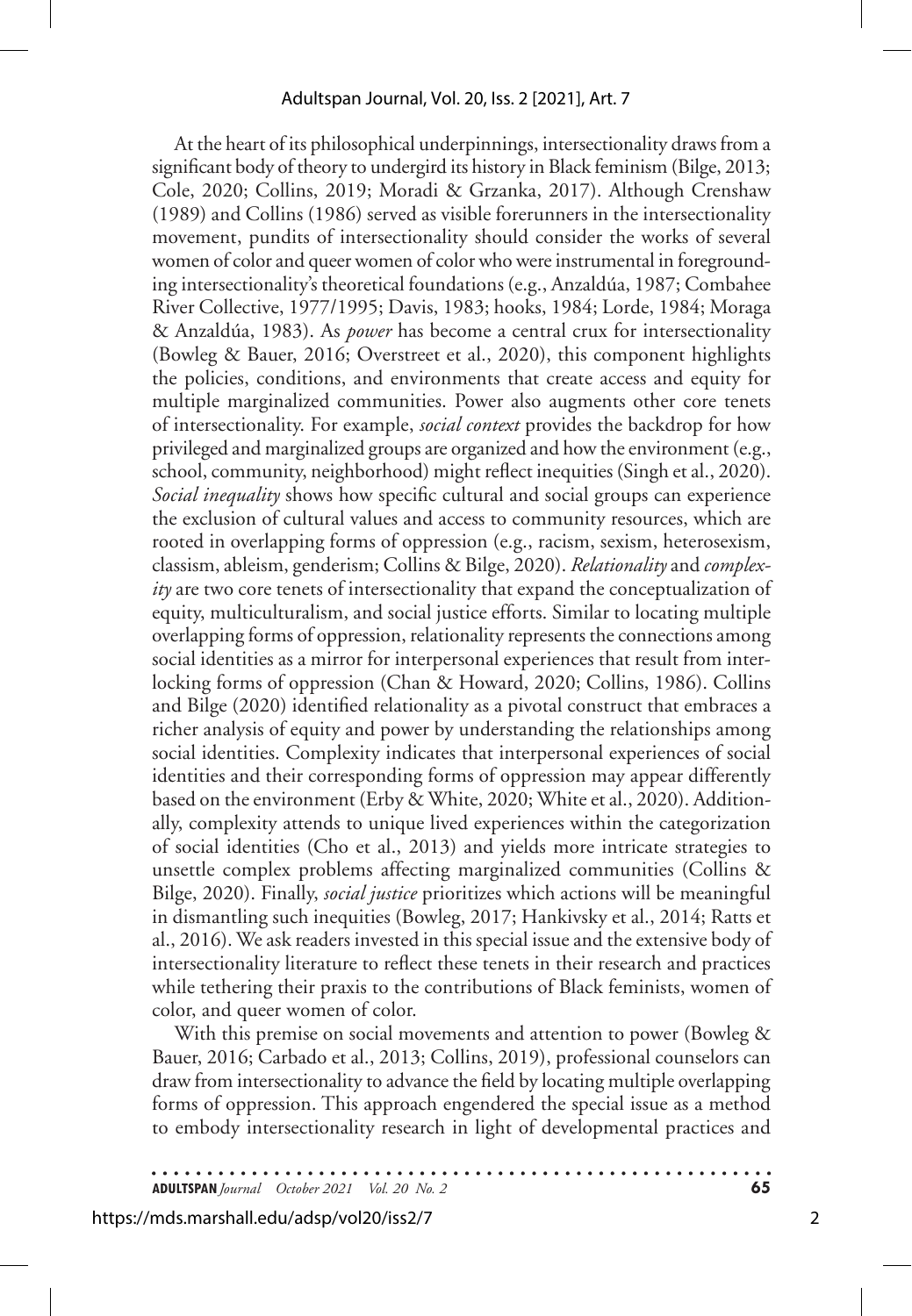#### Chan et al.: Introduction to the Special Issue

science. Given the context of counselor professional identity and the principles of the MSJCC (Ratts et al., 2015), intersectionality offers a platform to critically analyze structural barriers that influence the profession's understanding of developmental practices (Singh et al., 2020). Intersectionality instills a call to professional counselors to think more boldly in addressing structural forms of power that contextualize health inequities in counseling. More important, the framework allows professional counselors to map power relations among social identities (e.g., race, gender identity, age) that dictate interpersonal experiences of inequity and oppression. With this mindset, professional counselors can utilize intersectionality to firmly locate inequities across the life span and strengthen coalitions, initiatives, and efforts that dismantle inequitable structures.

With the prevalence of COVID-19 and racial violence in 2020 and 2021, intersectionality has recapitulated these efforts to urgently address the detrimental effects of oppression. These events are not mutually exclusive or exceptional. Rather, they illuminate a litany of health disparities that exist within U.S. society, community resources, neighborhoods, and health care systems (Fortuna et al., 2020; Liu & Modir, 2020). COVID-19 and racial violence often conflate to demonstrate that racism does not exist in isolation but frequently exists in tandem with ageism, classism, genderism, ableism, and heterosexism. In the height of the pandemic, COVID-19 precipitated a more urgent response to the confluence of ageism and racism, given that older adults of color are subject to underlying medical conditions and mental health issues (Fullen et al., 2020; Litam & Hipolito-Delgado, 2021). To this end, intersectionality recenters efforts that cultivate activism, advocacy, and community partnerships as intricate approaches to systematically address social, policy, and mental health implications.

The four articles in this special issue highlight timely topics on advancing the science and practice of counseling as a developmental approach. Built in conjunction with intersectionality, the call for the special issue produced a massive response of submissions for consideration, which reflects the urgency of adopting this approach explicitly for professional counselors. Given the response, we expanded the special issue to a double-issue to broaden the promising avenues for merging research, theory, and practice. Additionally, the special issue provides a platform to advance the lens of intersectionality as a valuable enterprise for equity, advocacy, and activism efforts. The articles in this first special issue amplify the structural domains of power that connect the effects of oppression with health disparities, trauma, and access and equity across the life span. Notably, the first two articles in this issue shed light on the ongoing conditions that raise alarming concerns for communities of color based on discrimination, social determinants of health, and glaring gaps in the U.S. health care system. Litam and Oh (2021) identify a multitude of COVID-19-related discrimination faced by Chinese communities during the pandemic. The empirical data from their research show that COVID-19-related discrimination has major effects on Chinese Americans, in particular, a statistically significant

**66 ADULTSPAN***Journal October 2021 Vol. 20 No. 2*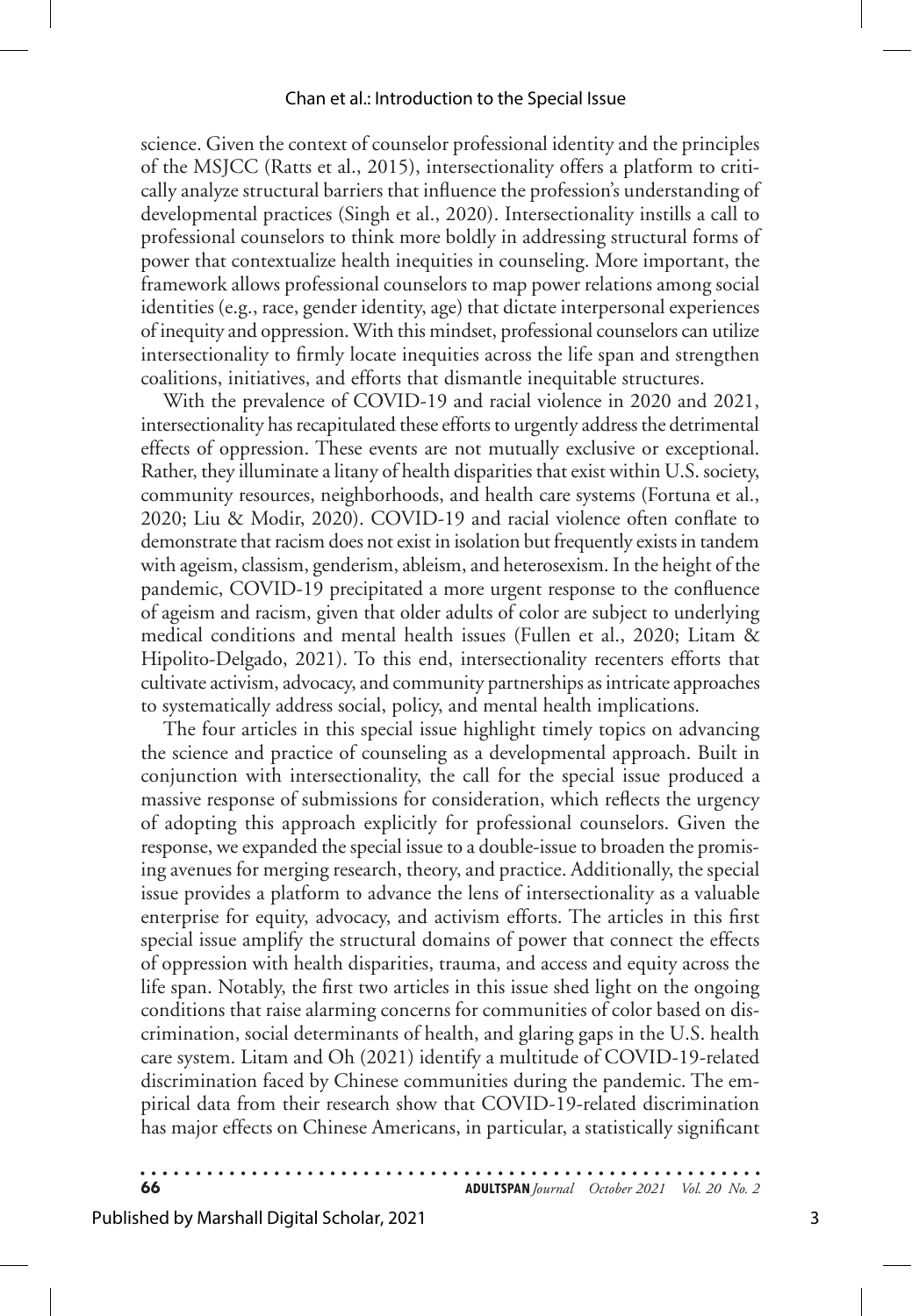interaction effect between gender and age among the samples. Using a historical and intersectional analysis, the research study by Mingo (2021) highlights the effects of trauma on underlying medical conditions and navigating anti-Blackness in the U.S. health care system.

Additionally, this first special issue includes two conceptual articles that complement an understanding of institutional conditions shaped by multiple overlapping forms of oppression. Wood et al. (2021) address the prominent intersection of racism, ageism, and ableism by linking the practices of professional counselors working with African American couples navigating prostate cancer. To close this special issue, Blueford and Adams (2021) provide an important reflection for practice, given the confluence of racism, ageism, COVID-19, and racial violence. Blueford and Adams outline trauma-informed practices that underpin grief counseling for older Blacks, Indigenous peoples, and people of color.

We would like to thank the contributors to this special issue. Your work continues to cultivate an intentional level of praxis, undergird the complexity of social justice efforts, and highlight health disparities tied to structural domains of power. We are especially grateful to the editor of *Adultspan*, Dr. Suzanne Degges-White, and the incoming editor, Dr. Kaprea F. Johnson, for sharing this space of community and solidarity.

#### **REFERENCES**

Anzaldúa, G. (1987). *Borderlands/la Frontera*. Aunt Lute Books.

- Bilge, S. (2013). Intersectionality undone: Saving intersectionality from feminist intersectionality studies. *Du Bois Review, 10*(2), 405–424. https://doi.org/10.1017/S1742058X13000283
- Blueford, J. M., & Adams, C. R. (2021). Trauma-informed grief counseling with older BIPOC individuals. *Adultspan Journal*, *20*(2), 111–124. https://doi.org/10.1002/adsp.12114
- Bowleg, L. (2017). Towards a critical health equity research stance: Why epistemology and methodology matter more than qualitative methods. *Health Education & Behavior*, 44(5), 677-684. https://doi. org/10.1177/1090198117728760
- Bowleg, L., & Bauer, G. (2016). Invited reflection: Quantifying intersectionality. *Psychology of Women Quarterly, 40*(3), 337–341. https://doi.org/10.1177/0361684316654282
- Buchanan, N. T., & Wiklund, L. O. (2020). Why clinical science must change or die: Integrating intersectionality and social justice. *Women & Therapy, 43*(3–4), 309–329. https://doi.org/10.1080/02703149.2020.1729470
- Buchanan, N. T., & Wiklund, L. O. (2021). Intersectionality research in psychological science: Resisting the tendency to disconnect, dilute, and depoliticize. *Research on Child and Adolescent Psychopathology*, *49*, 25–31. https://doi.org/10.1007/s10802-020-00748-y
- Carbado, D. W., Crenshaw, K. W., Mays, V. M., & Tomlinson, B. (2013). Intersectionality. *Du Bois Review, 10*(2), 303–312. https://doi.org/10.1017/S1742058X13000349
- Chan, C. D., Cor, D. N., & Band, M. P. (2018). Privilege and oppression in counselor education: An intersectionality framework. *Journal of Multicultural Counseling and Development, 46*(1), 58–73. https:// doi.org/10.1002/jmcd.12092
- Chan, C. D., & Erby, A. N. (2018). A critical analysis and applied intersectionality framework with intercultural queer couples. *Journal of Homosexuality, 65*(9), 1249–1274. https://doi.org/10.1080/00918369. 2017.1411691
- Chan, C. D., & Howard, L. C. (2020). When queerness meets intersectional thinking: Revolutionizing parallels, histories, and contestations. *Journal of Homosexuality, 67*(3), 346–366. https://doi.org/10.1080/ 00918369.2018.1530882

. . . . . . . . . . . . . . . . . . **ADULTSPAN***Journal October 2021 Vol. 20 No. 2* **67**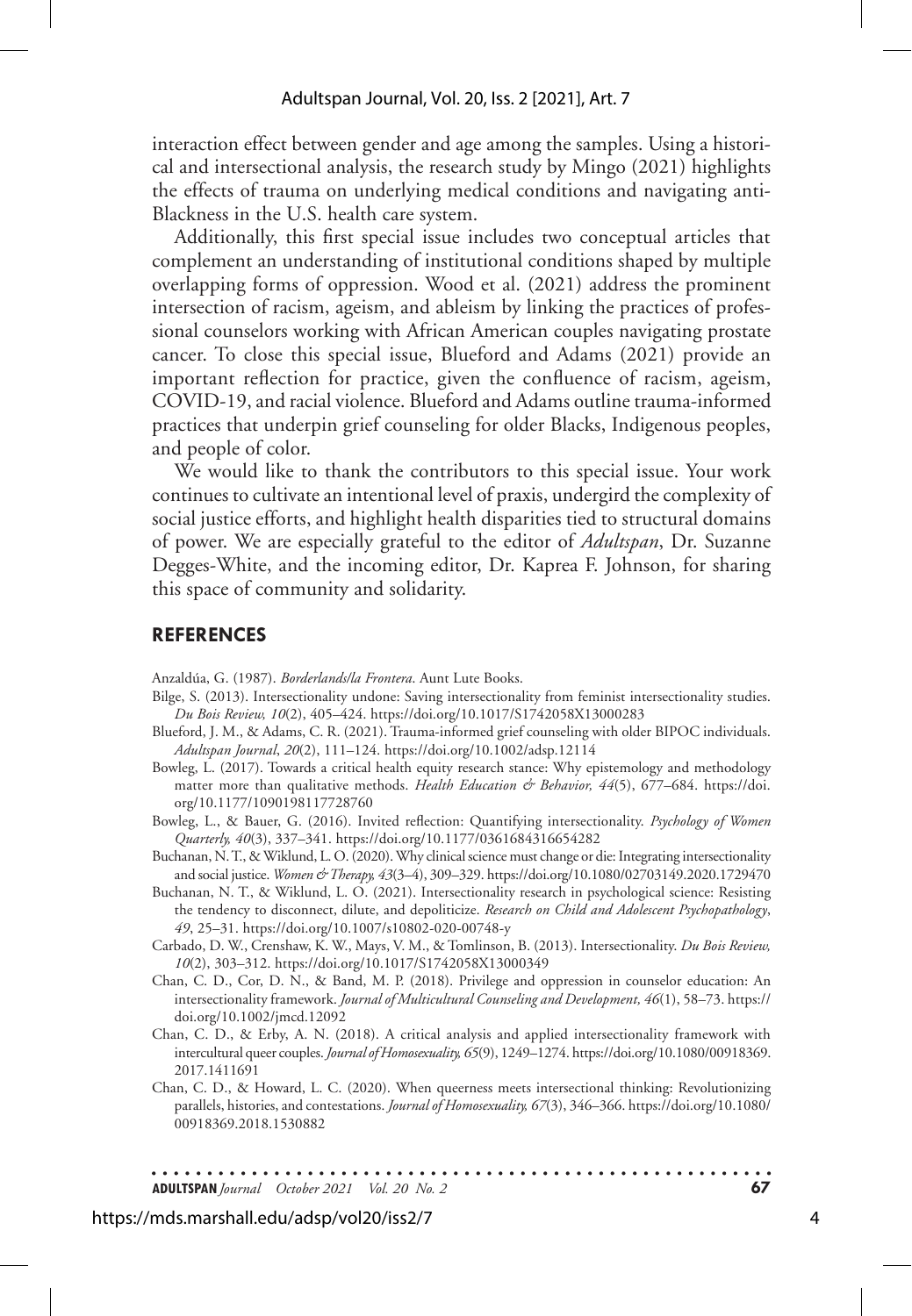#### Chan et al.: Introduction to the Special Issue

- Cho, S., Crenshaw, K. W., & McCall, L. (2013). Toward a field of intersectionality studies: Theory, applications, and praxis. *Signs, 38*(4), 785–810. https://doi.org/10.1086/669608
- Cole, E. R. (2020). Demarginalizing women of color in intersectionality scholarship in psychology: A Black feminist critique. *The Journal of Social Issues*, *76*(4), 1036–1044. https://doi.org/10.1111/josi.12413
- Collins, P. H. (1986). Learning from the outsider within: The sociological significance of Black feminist thought. *Social Problems, 33*(6), S14–S32. https://doi.org/10.2307/800672
- Collins, P. H. (2015). Intersectionality's definitional dilemmas. *Annual Review of Sociology, 41*(1), 1–20. https://doi.org/10.1146/annurev-soc-073014-112142
- Collins, P. H. (2019). *Intersectionality as critical social theory*. Duke University Press.
- Collins, P. H., & Bilge, S. (2020). *Intersectionality* (2nd ed.). Polity Press.
- Combahee River Collective. (1995). Combahee River Collective statement. In B. Guy-Sheftall (Ed.), *Words of fire: An anthology of African American feminist thought* (pp. 232–240). New Press. (Original work published 1977)
- Crenshaw, K. W. (1989). Demarginalizing the intersection of race and sex: A Black feminist critique of antidiscrimination doctrine, feminist theory and antiracist politics. *University of Chicago Legal Forum*, *1989*(1), 139–167.
- Davis, A. Y. (1983). *Women, race & class*. Vintage Books.
- Erby, A. N., & White, M. E. (2020). Broaching partially-shared identities: Critically interrogating power and intragroup dynamics in counseling practice with trans people of color. *International Journal of Transgender Health*. Advance online publication. https://doi.org/10.1080/26895269.2020.1838389
- Fortuna, L. R., Tolou-Shams, M., Robles-Ramamurthy, B., & Porche, M. V. (2020). Inequity and the disproportionate impact of COVID-19 on communities of color in the United States: The need for a trauma-informed social justice response. *Psychological Trauma: Theory, Research, Practice, and Policy, 12*(5), 443–445. https://doi.org/10.1037/tra0000889
- Fullen, M., Mize, M., Hong, J., Shannonhouse, L., & Westcott, J. (2020). Suicide risk in older adulthood: Differential pathways based on race. *Innovation in Aging, 4*(1), 308–309. https://doi.org/10.1093/ geroni/igaa057.988
- Grzanka, P. R. (2020). From buzzword to critical psychology: An invitation to take intersectionality seriously. *Women & Therapy*, *43*(3), 244–261. https://doi.org/10.1080/02703149.2020.1729473
- Hankivsky, O., Grace, D., Hunting, G., Giesbrecht, M., Fridkin, A., Rudrum, S., Ferlatte, O., & Clark, N. (2014). An intersectionality-based policy analysis framework: Critical reflections on a methodology for advancing equity. *International Journal for Equity in Health*, *13*(1), 50–78. https://doi.org/10.1186/s12939-014-0119-x
- hooks, b. (1984). *Feminist theory: From margin to center*. South End Press.
- Litam, S. D. A., & Hipolito-Delgado, C. P. (2021). When being "essential" illuminates disparities: Counseling clients affected by COVID-19. *Journal of Counseling & Development*, 99(1), 3-10. https://doi. org/10.1002/jcad.12349
- Litam, S. D. A., & Oh, S. (2021). Effects of COVID-19-related racial discrimination on depression and life satisfaction among young, middle, and older Chinese Americans. *Adultspan Journal*, *20*(2), 70–84. https://doi.org/10.1002/adsp.12111
- Liu, S. R., & Modir, S. (2020). The outbreak that was always here: Racial trauma in the context of COVID-19 and implications for mental health providers. *Psychological Trauma: Theory, Research, Practice, and Policy, 12*(5), 439–442. https://doi.org/10.1037/tra0000784
- Lorde, A. (1984). *Sister outsider: Essays and speeches*. Crossing Press.
- Mingo, T. M. (2021). "When surviving Jim Crow is a preexisting condition": The impact of COVID-19 on African Americans in late adulthood and their perceptions of the medical field. *Adultspan Journal*, *20*(2), 85–96. https://doi.org/10.1002/adsp.12112
- Mitchell, M. D., & Butler, S. K. (2021). Acknowledging intersectional identity in supervision: The multicultural integrated supervision model. *Journal of Multicultural Counseling and Development*, *49*(2), 101–115. https://doi.org/10.1002/jmcd.12209
- Moradi, B., & Grzanka, P. R. (2017). Using intersectionality responsibly: Toward critical epistemology, structural analysis, and social justice activism. *Journal of Counseling Psychology, 64*(5), 500–513. https:// doi.org/10.1037/cou0000203
- Moraga, C., & Anzaldúa, G. (Eds.). (1983). *This bridge called my back: Writings by radical women of color* (2nd ed.). Kitchen Table/Women of Color Press.
- Overstreet, N. M., Rosenthal, L., & Case, K. A. (2020). Intersectionality as a radical framework for transforming our disciplines, social issues, and the world. *The Journal of Social Issues*, *76*(4), 779–795. https:// doi.org/10.1111/josi.12414

**68 ADULTSPAN***Journal October 2021 Vol. 20 No. 2*

#### Published by Marshall Digital Scholar, 2021